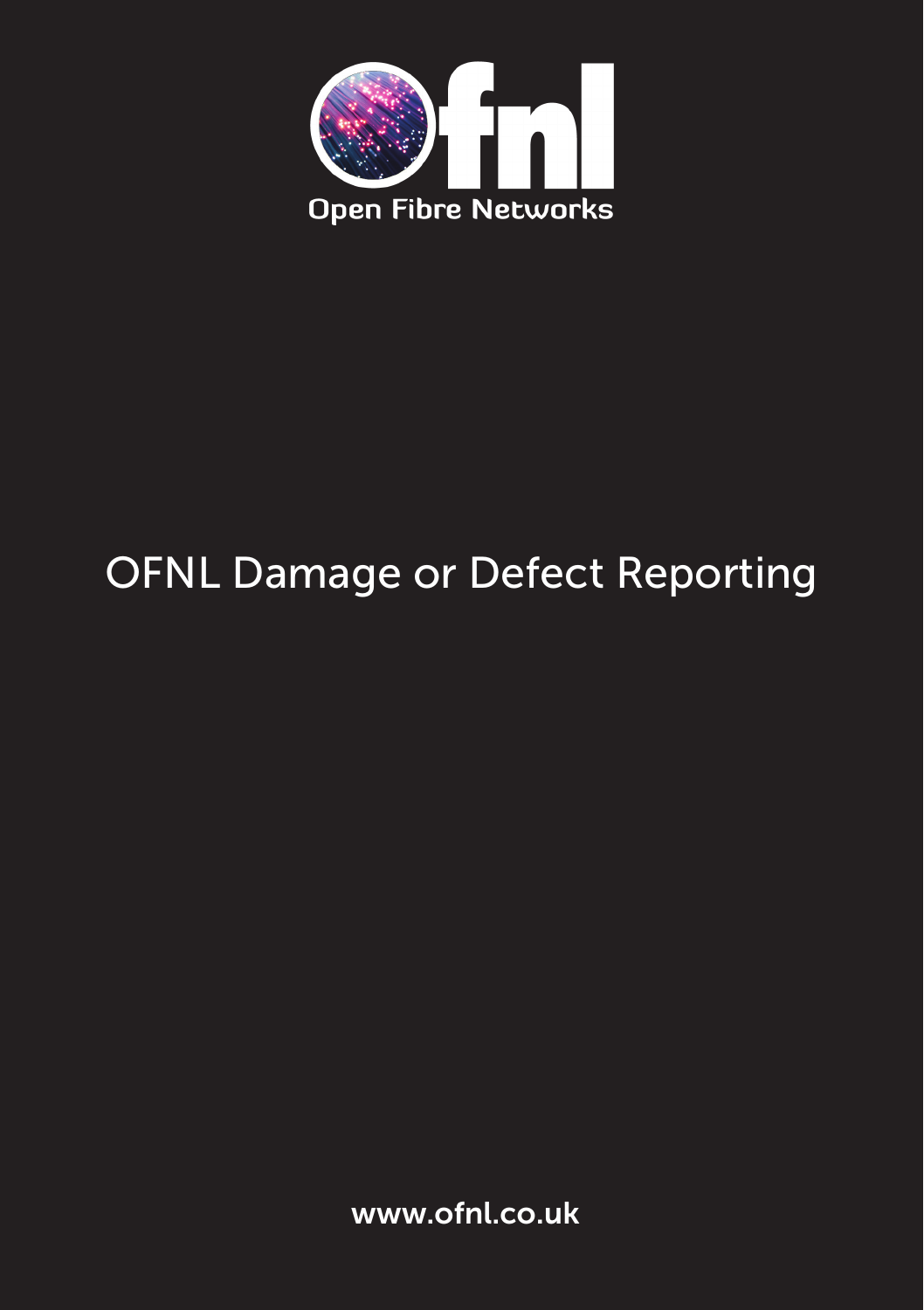If you are working on new developments, or undertaking roadworks, it is likely you will come across some of Open Fibre Network's (OFNL) network infrastructure.

# Who are OFNL?

OFNL operates next generation 'Open Access' fibre optic networks to new build residential and commercial developments across the UK. The pure fibre infrastructure uses end-to-end fibre optic cables, right into the home,

### Emergency Notification

If you believe that you have encountered a defect or damage to OFNL's fibre network or property, please consider whether it constitutes a safety hazard, a risk of injury or to life. Risks of this nature should be reported to 02920 028726 and can be made 24 hours a day.

## Identifying OFNL's property

OFNL's infrastructure can be found in carriageways, footways, street side cabinets, underground ducts and within buildings connected to our network. This guide will help identify whether the infrastructure is OFNL's property.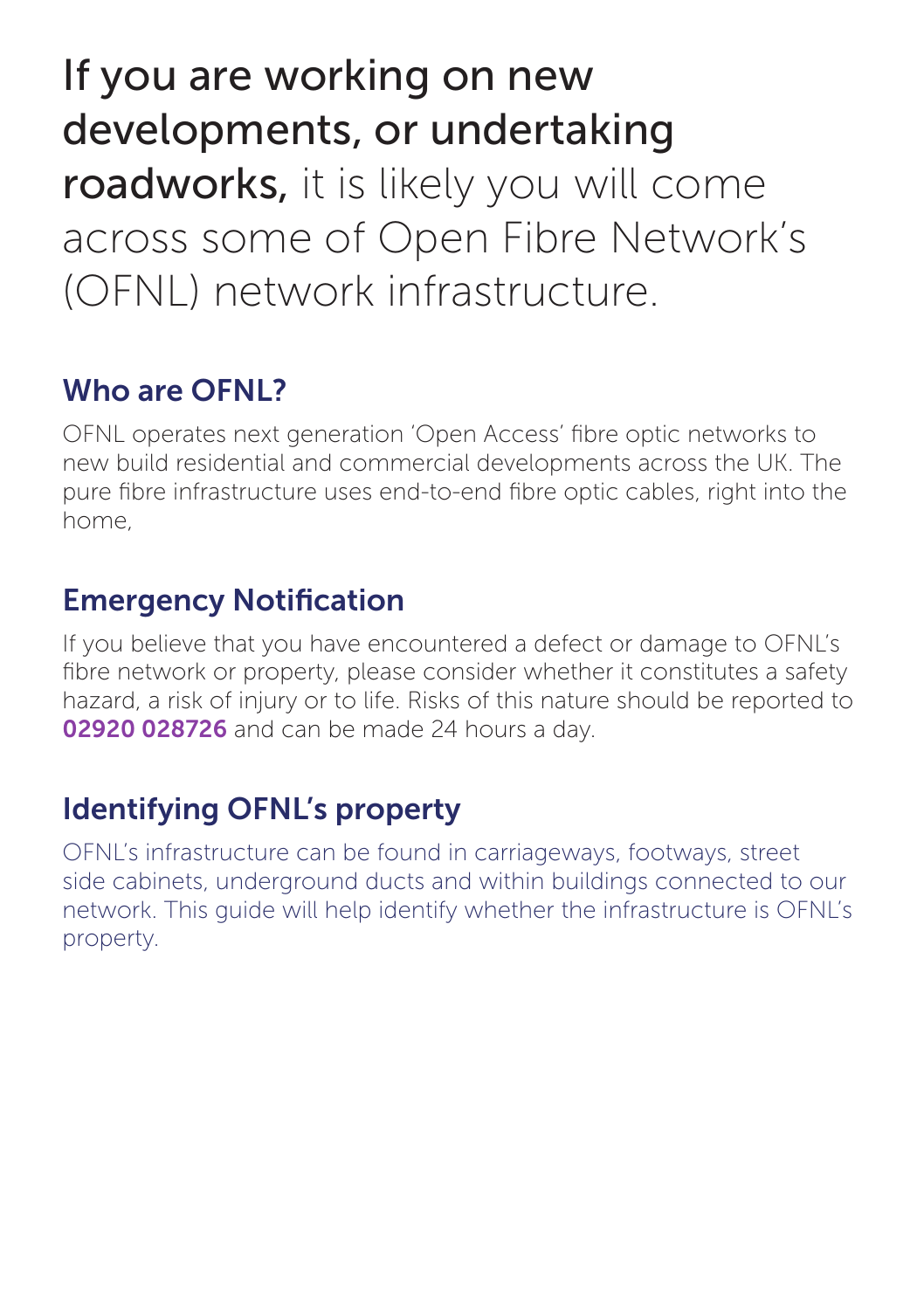#### Duct Network

OFNL traditionally use purple un-plasticised uPVC ducting and subducting to help differentiate from other providers.

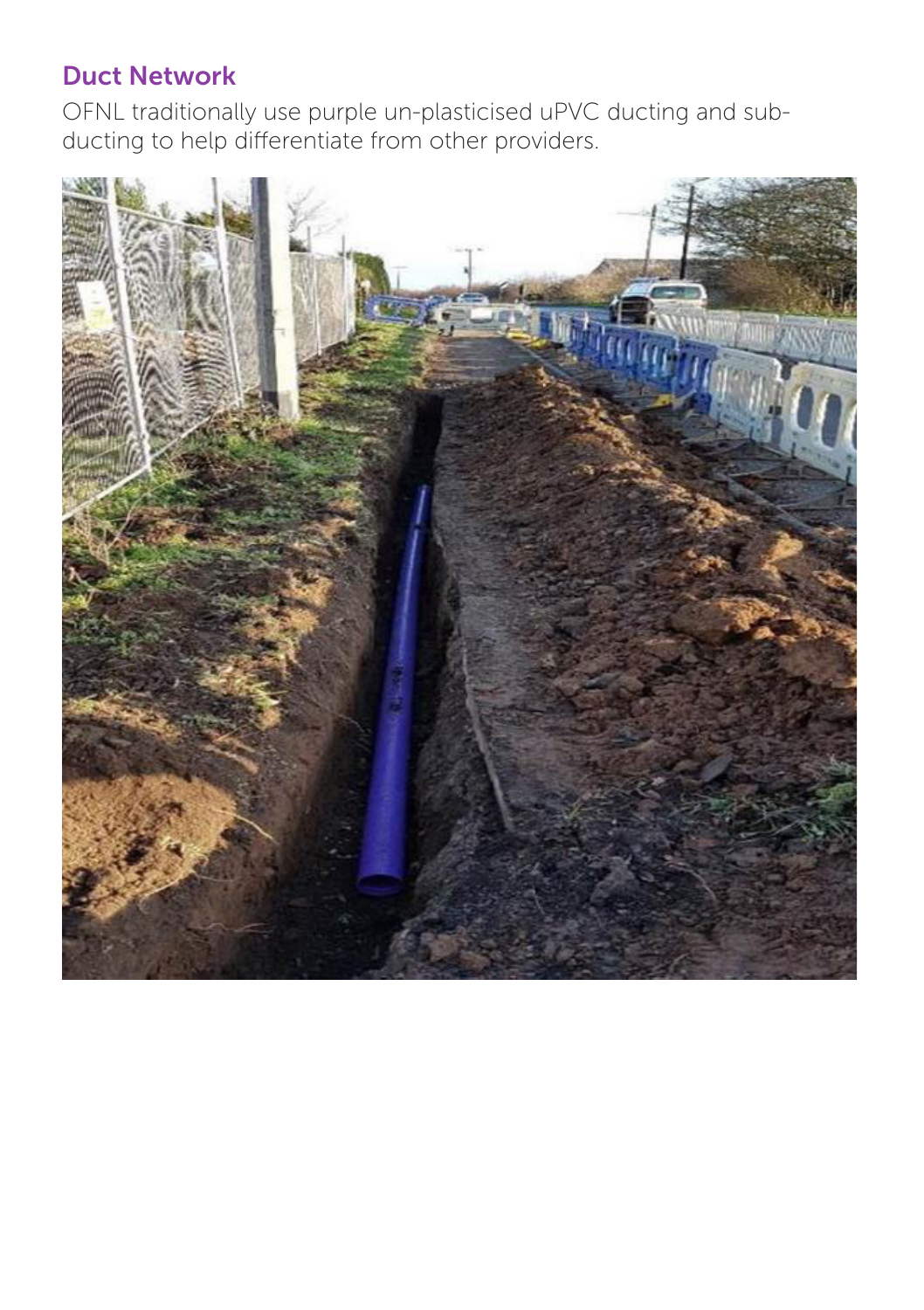#### Street Side Cabinet

OFNL cabinets come in various shapes and sizes. They also look very similar to other UK broadband and telephony providers.



To help identify OFNL ownership, we place a label on the outside of the cab with emergency contact details:

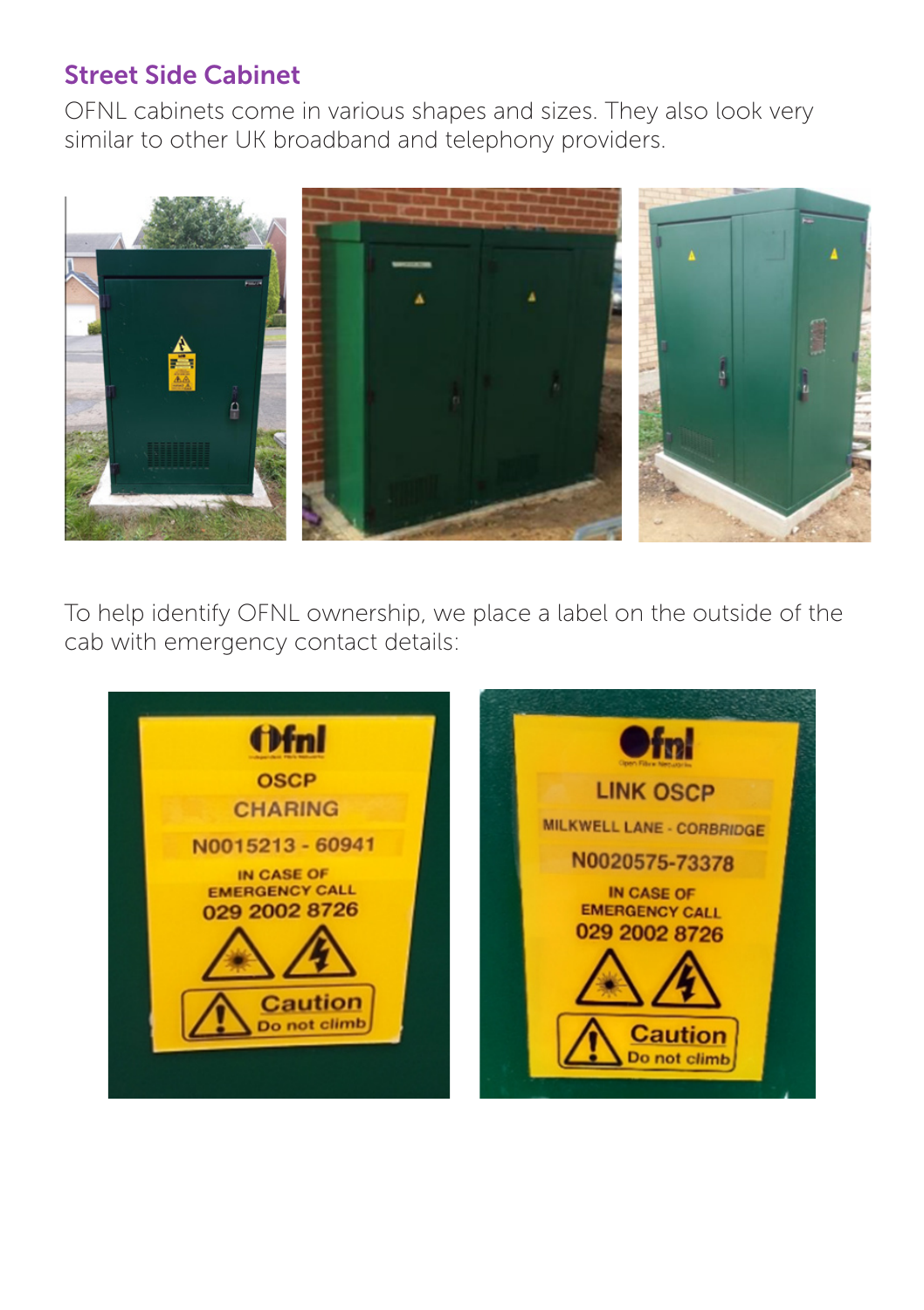#### Other OFNL Cabinet Locations

OFNL may also house equipment in purpose built brick buildings or within utility areas of larger, high rise developments. Again, yellow signs will be clearly visible to help identify as OFNL property inside.



#### Chambers

OFNL duct network is accessed for installation and maintenance tasks through a series of chambers and jointing locations. OFNL chambers can be identified by their lids, with OFNL branding (or legacy IFNL).